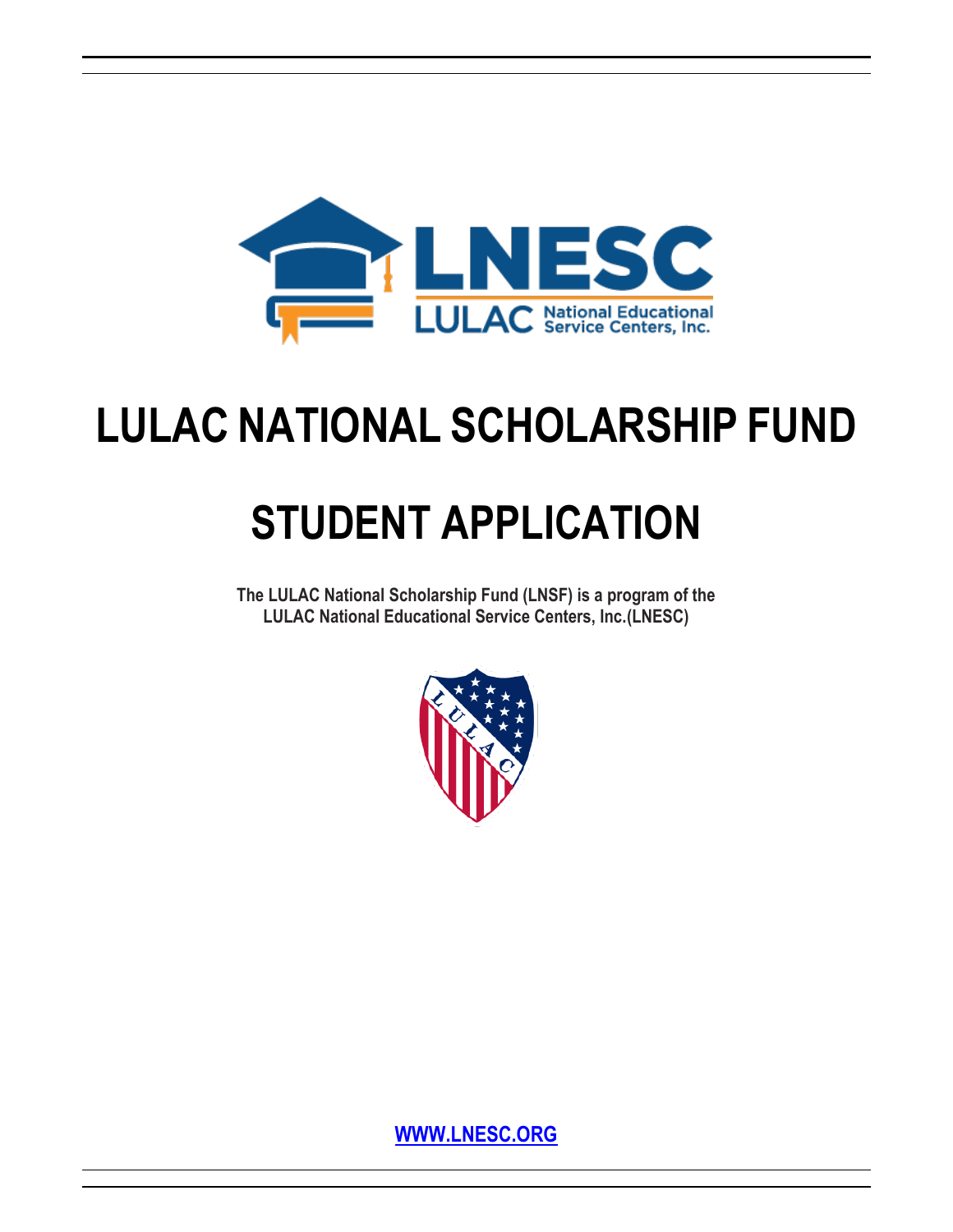### **LULAC NATIONAL SCHOLARSHIP FUND STUDENT APPLICATION** © 1/2<sup>2</sup>

The League of United Latin American Citizens (LULAC) has considered education its number one priority since it was established in 1929. As part of LULAC's education efforts, the LULAC National Scholarship Fund (LNSF) was established in 1975 to provide scholarships to Latino students attending colleges and universities. Under the LNSF program, local LULAC Councils, in partnership with local and national businesses, award scholarships to students in their communities. LNSF is administered by the LULAC National Educational Service Centers, Inc., (LNESC) a non-profit educational organization established by LULAC to provide educational programs to youth across the country.

**TERMS**: LULAC Councils will award scholarships to qualified Latino students who are enrolled or are planning to enroll in accredited colleges or universities in the United States. Awards start at \$250. Awards of \$500 and under are disbursed on July 15<sup>th</sup>; awards over \$500 are disbursed in two equal payments on July 15<sup>th</sup> and January 15<sup>th</sup>. All awards are sent to the local LULAC Councils for distribution to recipients. Scholarships may be used for the payment of tuition, academic fees, room, board, and the purchase of required educational materials & books. A student may not accept more than one LNESC-sponsored scholarship award in a given academic school year.

#### **ELIGIBILITY REQUIREMENTS:** Applicants must meet the following criteria to be considered for a scholarship:

- **•** Applicants must be a U.S. citizen, legal permanent resident, or be granted Deferred Action for Childhood Arrivals (DACA).
- **•** Must have applied to or be enrolled as a full-time student in a college or university, including 2-year colleges, or vocational schools that lead to an associate's degree. Graduate students must have applied to or be enrolled as a part-time student in a college or university.
- **•** A student will not be eligible for a scholarship if he/she is related to a scholarship committee member, the Council President, or an individual contributor to the local funds of the Council

#### **AWARD CRITERIA:** Applicants are eligible for the following three types of scholarship awards:

- **National Scholastic Achievement Awards** (\$2,000)
	- **•** The student has a GPA of 3.5 or better on a 4.0 scale or equivalent

#### **Honors Awards** (\$500 to \$2,000)

**•** The student has a GPA of 3.0 or better on a 4.0 scale or equivalent

#### **General Awards** (\$250 to \$1,000)

Grades and academic performance will serve as indicators; however, emphasis may be placed on the individual's motivation, sincerity, and integrity, which can best be revealed through a personal interview and in the personal essay. Need, community involvement, and leadership activities will also be considered.

#### **APPLICATION PROCESS:**

**Applicants must submit the following in order to be considered for an LNSF scholarship:**

- **•** Completed and signed LNSF application form
- **•** High school or college transcript, including cumulative GPA
- **•** Verification of admittance or enrollment from the institution the student is attending or planning to attend (i.e. – letter of acceptance, letter from the registrar, or a transcript)
- **•** Typed, or neatly printed, personal essay of not more than 500 words

#### **TIME SCHEDULE**

- **March 31**: Application due to local LULAC Council. A list of participating LULAC Councils will be available at www.LNESC.org by March 1st.
- **June 15**: Applicants notified of scholarship award by local LULAC Council
- **July 15**: First scholarship disbursement sent to local LULAC Council
- **January 15**: Second scholarship disbursement sent to local LULAC Council
	- ▶ Completed LNSF application must be mailed to the local LULAC Council by March 31<sup>st</sup>.
	- $\triangleright$  Incomplete applications will not be considered for a scholarship.
	- $\triangleright$  The LULAC Council to which you apply may require additional information and/or a personal interview.
	- **Applications will NOT be accepted at the LNESC National Office.**

| PLEASE SUBMIT APPLICATION TO: |
|-------------------------------|
|                               |
|                               |
|                               |
|                               |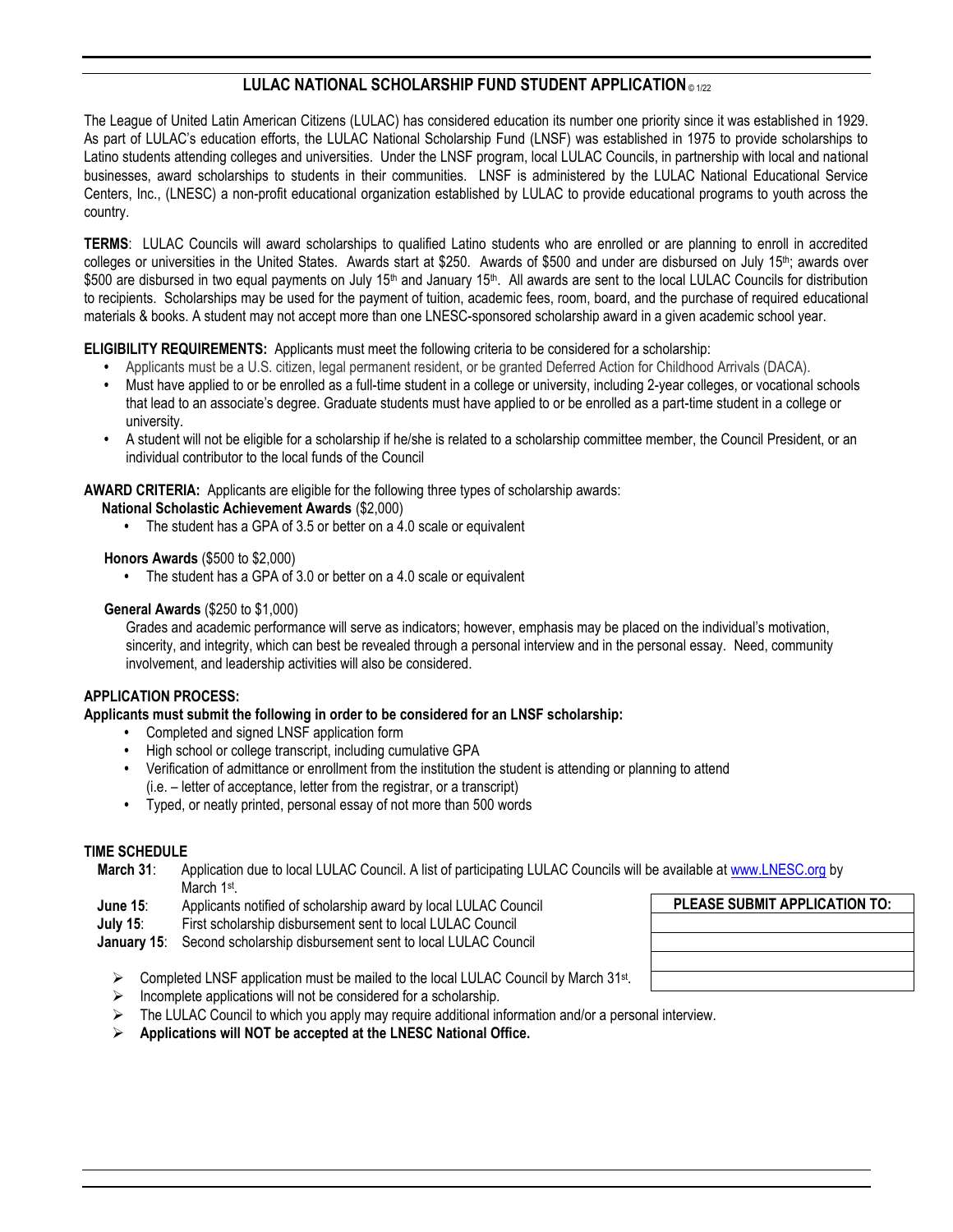#### **LULAC NATIONAL SCHOLARSHIP FUND STUDENT APPLICATION** © 1/22

Please type or print neatly and submit to the participating local LULAC Council in your area

|                                                                                                                                                                                                                                                                                                                                                                                                 | First                                                                                                                                                | Middle Initial        | Last                                                                             |           |              |  |  |
|-------------------------------------------------------------------------------------------------------------------------------------------------------------------------------------------------------------------------------------------------------------------------------------------------------------------------------------------------------------------------------------------------|------------------------------------------------------------------------------------------------------------------------------------------------------|-----------------------|----------------------------------------------------------------------------------|-----------|--------------|--|--|
|                                                                                                                                                                                                                                                                                                                                                                                                 | Number                                                                                                                                               | <b>Street</b>         |                                                                                  |           |              |  |  |
| City                                                                                                                                                                                                                                                                                                                                                                                            |                                                                                                                                                      | State                 |                                                                                  | Zip       |              |  |  |
|                                                                                                                                                                                                                                                                                                                                                                                                 |                                                                                                                                                      |                       |                                                                                  |           |              |  |  |
| Secondary Phone Number: (Change Communication - Change Communication - Alternate Email: Change Communication -                                                                                                                                                                                                                                                                                  |                                                                                                                                                      |                       |                                                                                  |           |              |  |  |
| Last Four Digits of Social Security Number: XXX - XX - _________________________ Gender: □ Male · □ Female · □ Other_____________                                                                                                                                                                                                                                                               |                                                                                                                                                      |                       |                                                                                  |           |              |  |  |
|                                                                                                                                                                                                                                                                                                                                                                                                 |                                                                                                                                                      |                       |                                                                                  |           |              |  |  |
|                                                                                                                                                                                                                                                                                                                                                                                                 |                                                                                                                                                      |                       |                                                                                  |           |              |  |  |
|                                                                                                                                                                                                                                                                                                                                                                                                 |                                                                                                                                                      |                       |                                                                                  |           |              |  |  |
| Are you a first-generation college student?                                                                                                                                                                                                                                                                                                                                                     | $\Box$ YES                                                                                                                                           | $\square$ NO          |                                                                                  |           |              |  |  |
| Are you a LULAC Member? □ YES □ NO<br>IF YES, PLEASE CHECK ONE: 1 am a Youth Member 1 am a Young Adult Member<br>IF NO, would you like a LULAC Representative to contact you regarding membership?                                                                                                                                                                                              | *If you are a graduating high school senior, please indicate the college or university you will attend in the fall along with your anticipated major | <b>ACADEMIC DATA</b>  | $\Box$ YES                                                                       | $\Box$ NO |              |  |  |
|                                                                                                                                                                                                                                                                                                                                                                                                 |                                                                                                                                                      |                       | Date of Graduation ____________________________GPA (4.0 scale) _________________ |           |              |  |  |
|                                                                                                                                                                                                                                                                                                                                                                                                 |                                                                                                                                                      |                       |                                                                                  |           | (unweighted) |  |  |
|                                                                                                                                                                                                                                                                                                                                                                                                 |                                                                                                                                                      |                       |                                                                                  |           |              |  |  |
| Current Standing (as of the date of this application): ■ Not Enrolled • ■ High School Senior • ■ College Freshman<br>□ College Sophomore • □ College Junior • □ College Senior • □ Graduate Student                                                                                                                                                                                             |                                                                                                                                                      |                       |                                                                                  |           |              |  |  |
|                                                                                                                                                                                                                                                                                                                                                                                                 |                                                                                                                                                      |                       |                                                                                  |           |              |  |  |
| List honors, awards, extra-curricular activities, and community involvement (use separate sheet if necessary):                                                                                                                                                                                                                                                                                  |                                                                                                                                                      |                       |                                                                                  |           |              |  |  |
|                                                                                                                                                                                                                                                                                                                                                                                                 |                                                                                                                                                      | <b>FINANCIAL DATA</b> |                                                                                  |           |              |  |  |
|                                                                                                                                                                                                                                                                                                                                                                                                 |                                                                                                                                                      |                       |                                                                                  |           |              |  |  |
|                                                                                                                                                                                                                                                                                                                                                                                                 |                                                                                                                                                      |                       |                                                                                  |           |              |  |  |
| Money available for college expenses: Parents \$____________ Work \$___________Savings \$__________Other \$______________                                                                                                                                                                                                                                                                       |                                                                                                                                                      |                       |                                                                                  |           |              |  |  |
| Have you applied for student financial aid? $\Box$ Yes $\Box$ No Please list amount of financial aid already secured \$                                                                                                                                                                                                                                                                         |                                                                                                                                                      |                       |                                                                                  |           |              |  |  |
|                                                                                                                                                                                                                                                                                                                                                                                                 |                                                                                                                                                      |                       |                                                                                  |           |              |  |  |
| Check if the applicant has submitted the following: □ Signed & completed application form • □ Enrollment or admittance verification • □ Personal essay • □ High school or<br>college transcript • □ ACT or SAT score report                                                                                                                                                                     |                                                                                                                                                      |                       |                                                                                  |           |              |  |  |
| *The LNESC National Office will utilize the National Student Clearinghouse services to obtain LNSF recipients' degree and enrollment verification. No confidential information will be<br>used in this process.<br>*Contact information, such as email address and/ or phone number, may be shared with corporate sponsors in order to provide additional information on program opportunities. |                                                                                                                                                      |                       |                                                                                  |           |              |  |  |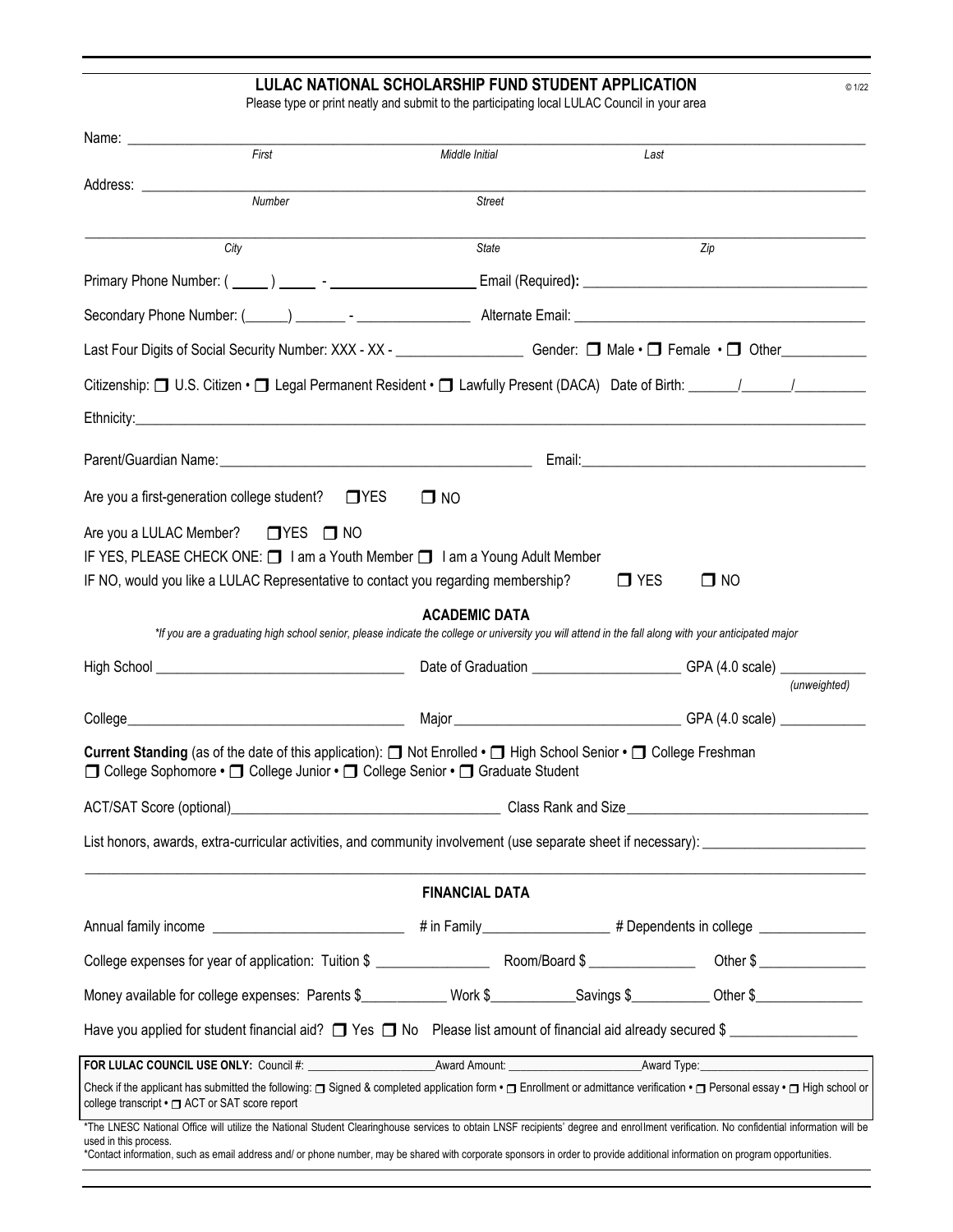# **PERSONAL ESSAY**

Please type or print an essay of 500 words (maximum) on how your academic studies will contribute to your personal & professional goals. In addition, please discuss any community service or extracurricular activities you have been involved in that relate to your goals.

#### **Applicant's signature required. Please read carefully, sign and date below:**

I certify that all of the information included in this application is true and complete and that I am not related to a member of the Scholarship Committee or the President of the participating LULAC Council to which I am applying for an LNSF Scholarship. I acknowledge that to qualify for supplemental funds, a LULAC Council must be in good standing and that good standing is determined by LULAC National and not LNESC. I further understand that LNESC is not responsible for any scholarship commitments made by LULAC Councils or their members. I further understand that LNESC will not supplement scholarship applications submitted by LULAC Councils, which are not in good standing with LULAC National.

\_\_\_\_\_\_\_\_\_\_\_\_\_\_\_\_\_\_\_\_\_\_\_\_\_\_\_\_\_\_\_\_\_\_\_\_\_\_\_\_\_\_\_\_\_\_\_\_\_\_\_\_\_\_\_ \_\_\_\_\_\_\_\_\_\_\_\_\_\_\_\_\_\_\_\_\_\_\_\_\_\_\_\_\_\_\_\_\_\_\_\_\_\_\_\_\_\_\_\_\_\_\_

*Signature of Applicant Date*